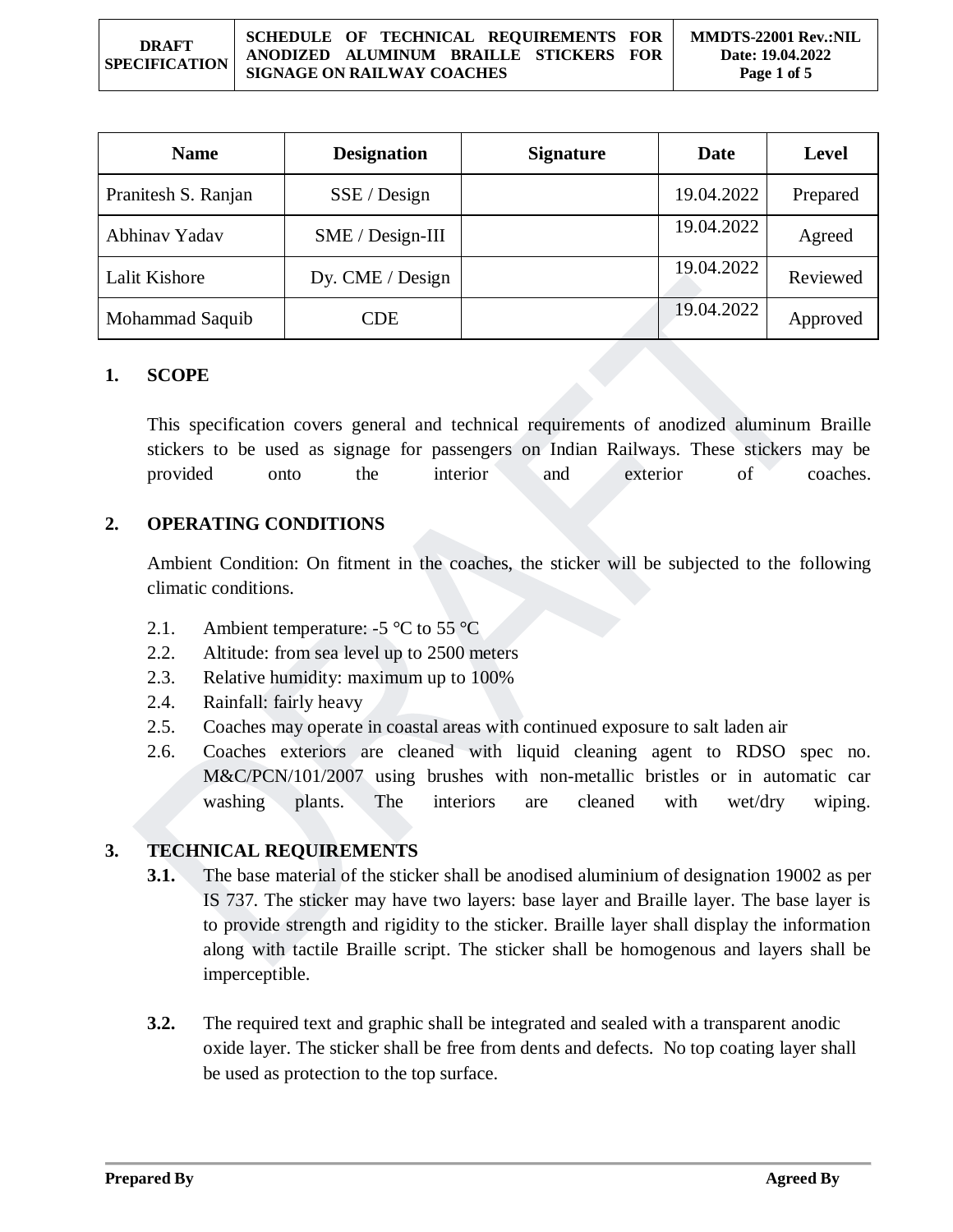- **3.3.** The sticker shall have mounting holes and adhesive tape (3M 467MP Acrylic Adhesive or equivalent) for installation.
- **3.4.** The sticker shall conform to the performance/requirements as laid out in para 3.
- **3.5.** The stickers shall not have any harmful effect on living beings, coaches, or the environment.
- **3.6.** The thickness and tolerance over dimensions of the sticker shall be per the tender drawings and IS: 2676 - 1981, respectively.

## **4. PROPERTIES AND PERFORMANCE CHARACTERISTICS**

| SN <sub>N</sub>       | <b>Characteristics</b>                                     | <b>Requirements</b>                                                                                                                | <b>Test Method</b>                                            |
|-----------------------|------------------------------------------------------------|------------------------------------------------------------------------------------------------------------------------------------|---------------------------------------------------------------|
| 1.                    | <b>Abrasion Resistance</b>                                 | No pronounced loss of readability<br>after 7000 abrasion cycles on Taber<br>171 Abraser CS-17 Calibrase Wheels<br>with 1 kg weight | ASTM D4060                                                    |
| 2.                    | <b>Acid Corrosion</b><br>Resistance                        | Weight loss of anodized surface not to<br>exceed $0.2$ mg/cm $\textdegree$ 2                                                       | IS 5523:83<br>Sodium Sulphite<br><b>Immersion Test</b>        |
| 3.                    | <b>Heat Resistance</b><br>$120 °C$ for 3 hours             | No pronounced loss or degradation of<br>readability                                                                                | Appendix-I                                                    |
| $\mathcal{A}_{\cdot}$ | Adhesion between<br><b>Base and Braille</b><br>layers test | 17-25 Newton                                                                                                                       | ASTM D3330<br>Procedure A for<br>$180^\circ$ peel<br>strength |
| 5.                    | <b>Stain Resistance</b><br>Test                            | There shall be no colour stain after the<br>test                                                                                   | IS 5523:83<br><b>Marking Test</b>                             |
| 6.                    | Ease of Cleaning                                           | Rating of 8 and above                                                                                                              | Appendix-II                                                   |
| 7.                    | Aluminium grade                                            | Should match the composition of<br>19002                                                                                           | IS 737                                                        |

## **4.1. Acceptance Tests**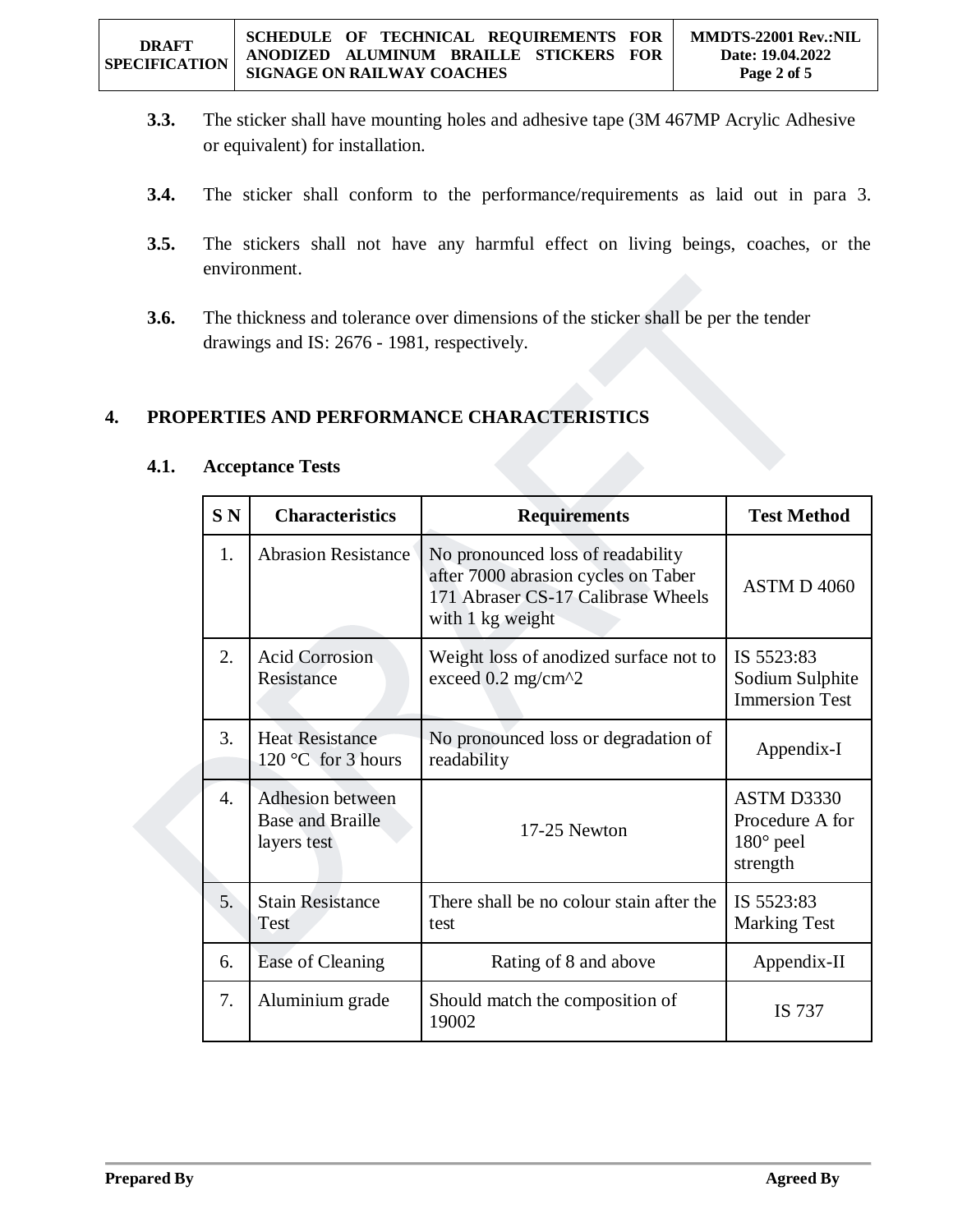## **4.2. Type Tests To Be Conducted Once In Two Years**

| S. N | <b>Characteristics</b>                    | <b>Requirements</b>                                                                          | <b>Test Method</b>                              |
|------|-------------------------------------------|----------------------------------------------------------------------------------------------|-------------------------------------------------|
|      | Artificial Sea Water<br><b>Spray Test</b> | No Deterioration or softening of<br>anodic layer for 96 hours                                | Para 4 of IS: 101<br>(Part $6$ Sec 1) -<br>1988 |
|      | Accelerated<br><b>Weathering Test</b>     | No deterioration of the image or<br>pronounced loss of readability after<br>102 minute cycle | C <sub>4</sub> of IS<br>2932:2003               |

## **5. TEST AND TEST CERTIFICATES**

- **5.1.** The stickers shall be accepted based on NABL, nationally or internationally accredited laboratory test certificates. However, the purchaser shall reserve the right to conduct tests for any parameter at any point of time of whose charges shall be borne by the supplier.
- **5.2.** Certificate against above parameters mentioned in clause 3.1 & 3.2 shall be submitted from accredited lab to ISO/IEC 17025 like NABL/international agency.
- **5.3.** All tests prescribed in 3.1 shall be furnished with each lot of purchase order.
- **5.4.** First time suppliers shall conduct both the tests (3.1 & 3.2) and furnish the reports.

## **6. PROTOTYPE APPROVAL**

- **6.1.** The supplier shall supply a sample sticker as per the properties and performance characteristics mentioned above (Clause 3) along with the test reports.
- **6.2.** The prototype sample may be examined and tested as per the tests specified at clause 3. Suppliers shall incorporate changes suggested by railway in the prototype as well as in the bulk supply. The bulk manufacturing shall be undertaken only after approval of the prototype. This clause of prototype approval is applicable for the first supply of the supplier. However, railway shall have the right to repeat prototype approval in subsequent orders also. The decision of the railway in this regard shall be final.

## **7. MARKING**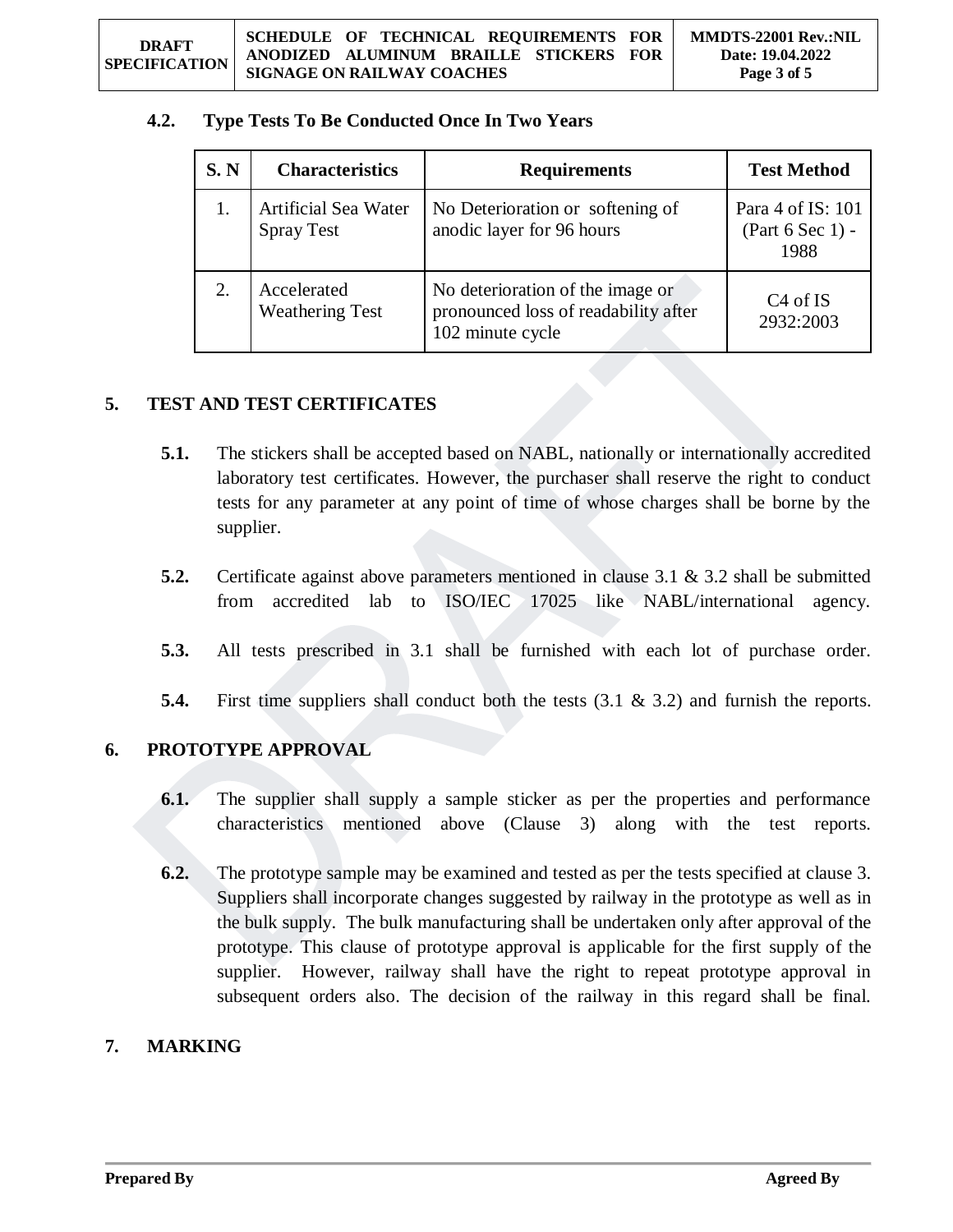**7.1.** The sticker must have the manufacturer's identification mark along with the date of manufacturing in MMYYYY format.

## **8. PRINTING OF STICKERS**

- **8.1.** The print has to be sub surface, sealed and non destructible by abrasion, solvents and acids.
- **8.2.** Instructions in Braille should be embossed at a height of 0.6 mm minimum. The text, text size, distance between two text and word embossed on the sticker should be as per the Braille standard ISO 17049-2013.
- **8.3.** Braille text may be positioned suitably or as per drawing to minimize the distortion of ordinary text/graphics.

# **9. DOCUMENTS TO BE SUBMITTED ALONG WITH OFFER FOR FIRST TIME SUPPLIER**

The firm shall submit following documents along with the offer.

- **9.1.** Technical data sheets and material safety data sheet for the sticker
- **9.2.** Test reports as per para 3 by an accredited agency.
- **9.3.** Certificate from the National Association for Blind (NAB) or equivalent agency for readability and correctness of the Braille text on the stickers. In its certificate, the agency shall specify the language (English/Hindi/other) and the message of the Braille text on the sticker.
- **9.4.** Clause wise comments and technical deviation, if any.

# **10. WARRANTY**

- **10.1.** The anodized aluminum sticker supplied shall have warranty against defective material and performance for colour, text, graphics, and Braille text for a minimum period of 6 years from the date of installation for interior and exterior application.
- **10.2.** In case the material shows any defect, fades, or fails to perform as per the specification within the warranty period, it shall be replaced free of cost by the supplier.

\*\*\*